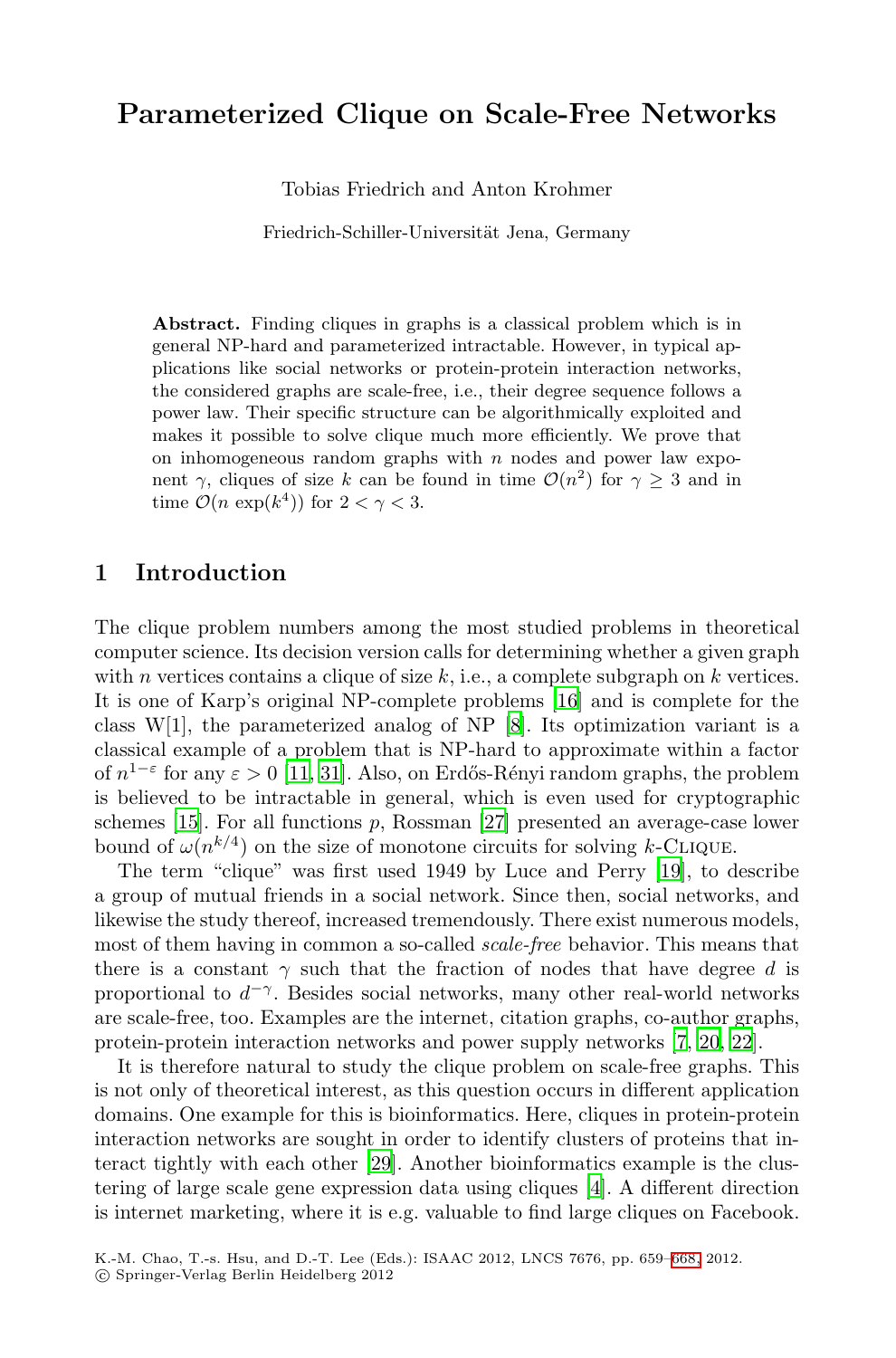We are interested in the complexity of the clique problem on *inhomogeneous random graphs*, where each node i has a weight  $w_i$  and an edge  $\{i, j\}$ is present independently with probability proportional to  $w_iw_j$ . This is a generalization of several scale-free random graph models like Chung-Lu [1, 2, 6], Norros-Reittu [23], and generalized random graphs [30].

#### **Our Results**

The behavior of scale-free networks depends significantly on the exponent  $\gamma$  of the power law degree distribution. If  $\gamma > 3$ , the expected maximal size of a clique is constant [5, 13]. This implies that large cliques a[re](#page-9-7) very unlikely, but does not imply a fast algorithm that always answers correctly. The difficulty is certifying a negative ans[wer](#page-9-8). We prove the following theorem.

**[T](#page-8-4)[heo](#page-8-5)rem 1.** The k-CLIQUE problem can be solved in expected time  $\mathcal{O}(n^2)$  on *inhomoge[neo](#page-8-6)[us](#page-9-9)* random graphs with power law exponent  $\gamma > 3$ *.* 

All our algorithms are deterministic and always return the correct answer. Note that the above theorem implies that  $k$ -CLIQUE, which is NP-complete in general, in this setting becomes avgP, which is the average-case analog of P [18].

On the other hand, many scale-free networks (e.g. the internet) have a power law exponent  $\gamma$  with  $2 < \gamma < 3$  [21]. In this case, the expected maximal size of a clique diverges [5, 13]. and there exists a giant component of polynomial size, the *core*. The core is a subgraph that has a diameter of  $\mathcal{O}(\log \log n)$  and contains a dense Erdős-Rényi graph [6, 30]. As this is a known hard problem, we cannot expect similarly good results as for  $\gamma \geq 3$ . We prove the following theorem.

**Theorem 2.** The k-CLIQUE problem can be solved in time  $\mathcal{O}(n \exp(k^4))$  with *overwhelming*<sup>1</sup> *probability on inhomogeneous random graphs with power law exponent*  $2 < \gamma < 3$ *.* 

[W](#page-8-7)hile in ge[nera](#page-9-10)l  $k$ -CLIQUE is not believed to be parameterized tractable, i.e. in FPT, the above theorem shows that in this setting  $k$ -CLIQUE is typically parameterized tractable, i.e. in typFPT, which is an average-case analog of FPT as defined in [9].

### **Related Work**

Much previous research on cliques in random graphs focuses on Erdős-Rényi random graphs [12]. Rossman [26, 27, 28] provides lower bounds for solving the problem where he uses bounded-depth Boolean circuits and unbounded-depth monotone circuits as the computation model. Using a greedy approach, a clique of size  $\log n$  can be found in a  $G(n, \frac{1}{2})$  [10], whereas Jerrum [14] showed that one cannot use the Metropolis algorithm to find cliques of size  $(1+\varepsilon) \log n$  in  $G(n, \frac{1}{2})$ ,

<sup>&</sup>lt;sup>1</sup> We use the terms *high probability* for probability  $1 - o(1)$ , *negligible probability* for probability  $1/f(n)$ , and *overwhelming probability* for probability  $1 - 1/f(n)$ , where  $f(n)$  is any superpolynomially increasing function.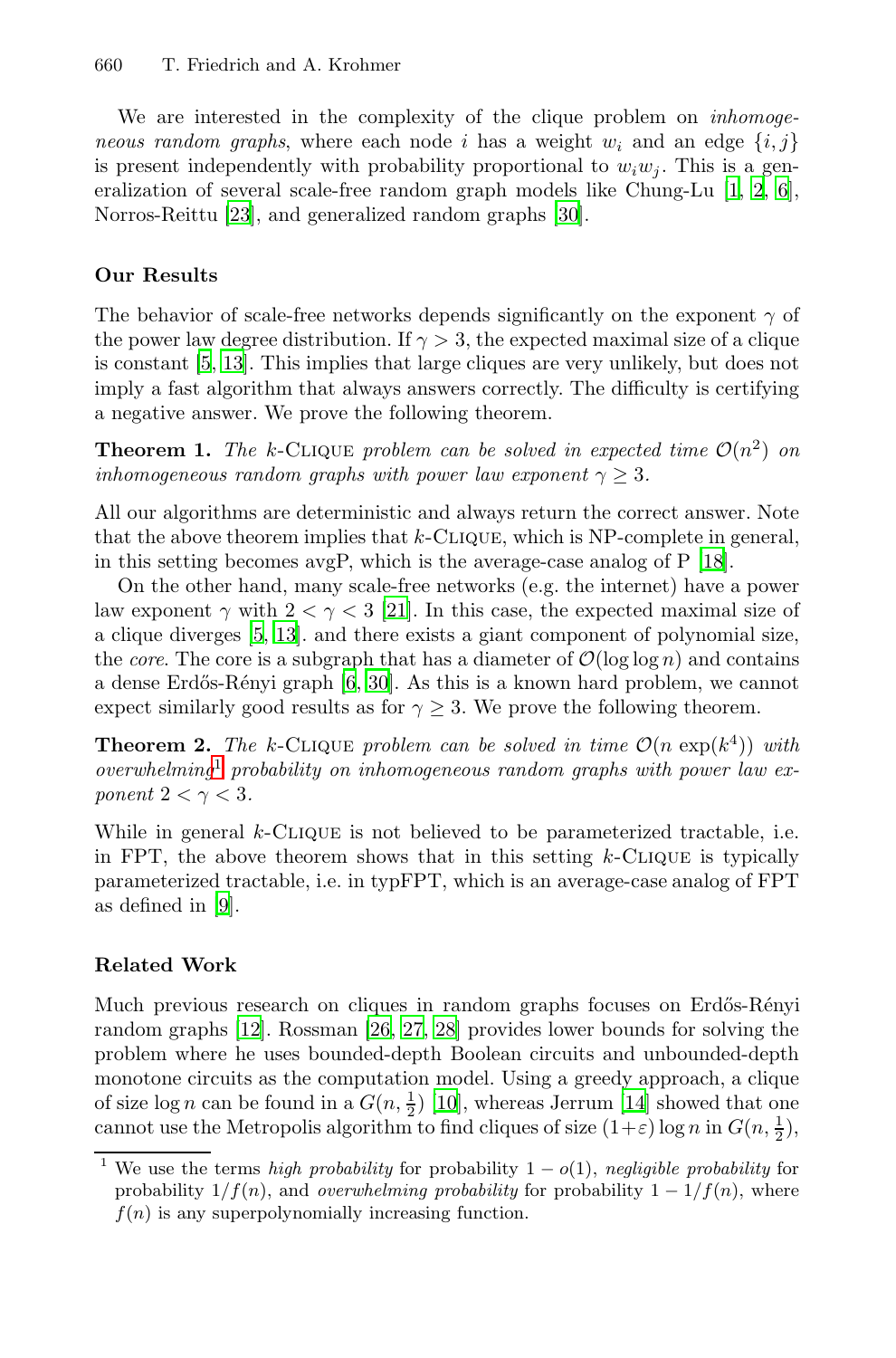and Peinado [24, 25] pr[ove](#page-8-5)d that several randomized algorithms are also bound [t](#page-9-12)o fail on this problem. Kučera [17] shows that a planted clique (i.e., a clique which is explicitly added after drawing a random graph) of size  $\Omega(\sqrt{n \log n})$  is easy to find in the  $G(n, \frac{1}{2})$ , and Alon et al. [3] further improve this bound to easy το $\Omega(\sqrt{n}).$ 

The inspiration for our work was Fountoulakis et al. [9]. They introduce an average-case analog of FPT and show that the k-CLIQUE problem on  $G(n, p)$ can be solved for all edge probabilities  $p(n)$  in expected FPT-time and in FPTtime with high probability. Janson et al. [13] also showed that on Norros-Reittu random graph[s \[2](#page-9-9)3] a simple algorithm with access to the weights of the model can find a  $(1-o(1))$ -approximation of maximum clique in polynomial time with high probability.

## **2 Preliminaries**

In order to achieve high general validity, we use the inhomogeneous random graph model of van der Hofstad [30], which generalizes the models of Chung-Lu [1, 2, 6] and Norros-Reittu [23] as well as the generalized random graphs. The model has two adjustable parameters: the exponent of the scale-free network  $\gamma$ and the average degree  $a$ . Depending on these two parameters, each node  $i$  has a weight  $w_i$ . This determines the edge probability  $p_{ij} := \Pr[\{i, j\} \in E]$ , which should be set proportional to  $w_iw_j$ .

*Weights*  $w_i$ . A simple way to fix the weights would be for example  $w_i$  $a(n/i)^{\frac{1}{\gamma-1}}$ . However, we aim for a more general setting and proceed differently. Given the weights  $w_i$ , we can use the empirical distribution function  $F_n(w) = \frac{1}{n} \sum_{i=1}^n \mathbb{1}[w_i \geq w]$ . This gives us  $F_n(w) = \Pr[W \geq w]$ , where W is a random variable chosen uniformly from the weights  $w_1, \ldots, w_n$ . Instead of fixing  $w_i$ , it is now e[asie](#page-9-9)r to start from  $F_n(w)$  and assume the following.

**Definition 1 (Power-Law Weights).** *We say that an empirical distribution function*  $F_n(w)$  *follows the* power law with exponent  $\gamma$ *, if there exist two positive constants*  $\alpha_1, \alpha_2$  *such that* 

$$
\alpha_1 w^{-\gamma+1} \le F_n(w) \le \alpha_2 w^{-\gamma+1}.
$$

Then, we require that weights  $w_1, \ldots, w_n$  have the empirical distribution function  $F_n(w)$ . Following van der Hofstad [30], we moreover require that the empirical distribution function  $F_n$  satisfies the following properties.

### **Definition 2 (Regularity Conditions for Vertex Weights).**

- *(1)* **Weak convergence of vertex weights.** *There exists a function* F *such that*  $\lim_{n\to\infty} F_n(x) = F(x)$ *.*
- *(2)* **Convergence of average vertex weight.** *Let* W<sup>n</sup> *and* W *have distribution functions*  $F_n$  *and*  $F$ *, respectively. Then,*  $\lim_{n\to\infty} E[W_n] = E[W]$  *holds. Furthermore,*  $E[W] > 0$ *.*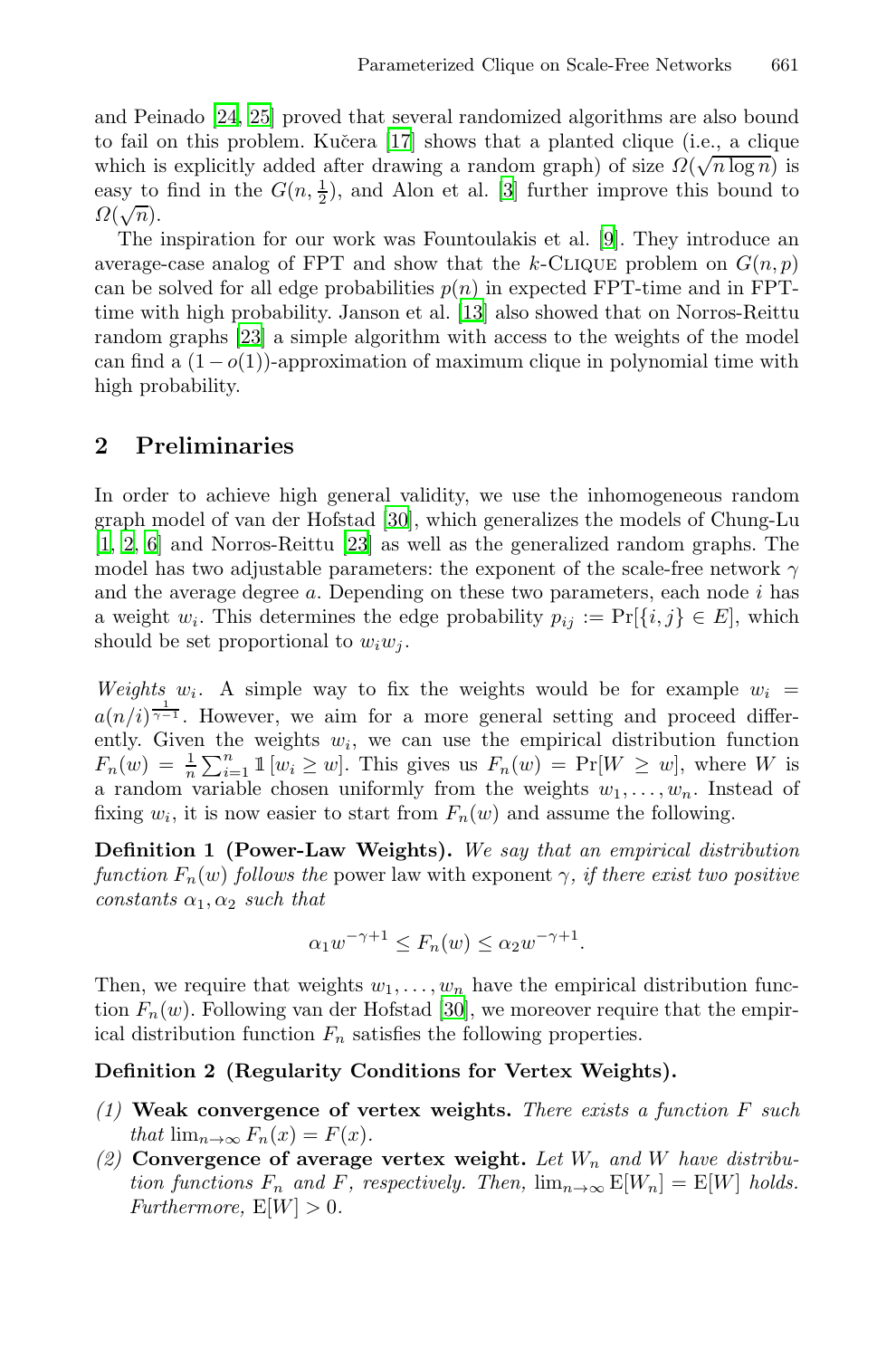The regularity of  $F_n$  guarantees that the intuition  $F_n(w) = Pr[W \geq w]$  indeed holds. Furthermore, it guarantees that the average degree in the inhomogeneous random graphs converges, and that the largest weight is asymptotically bounded by  $o(n)$ , i.e.  $\max_{i \in \{1,\ldots,n\}} w_i = o(n)$ . Both assumptions are sufficient to generate a scale-free network. [30]

*Edge Probability*  $p_{ij}$ . Other inhomogeneous random graph models use the following definitions:

$$
p_{ij} = \min\left\{\frac{w_i w_j}{\sum_{k=1}^n w_k}, 1\right\}
$$
 (Chung-Lu)  
\n
$$
p_{ij} = \frac{w_i w_j}{\sum_{k=1}^n w_k + w_i w_j}
$$
 (Generalized Random Graph)  
\n
$$
p_{ij} = 1 - \exp\left\{-\frac{w_i w_j}{\sum_{k=1}^n w_k}\right\}
$$
 (Norros-Reittu)

We use a more general approach and only assume the following.

**Definition 3.** We call  $p_{ij}$  the edge probability *between nodes* i and j of the *inhomogeneous random graph, if it is* 0 *for*  $i = j$ *, and otherwise fulfills* 

<span id="page-3-0"></span>
$$
p_{ij} = \mathcal{O}\left(\frac{w_i w_j}{n}\right)
$$
 and  $p_{ij} = \Omega\left(\frac{w_i w_j}{n + w_i w_j}\right)$ .

In order to see that this is a generalization of all aforementioned scale-free random graph models, we observe that when  $\gamma \geq 2$ ,  $w_{\min} = \Theta(1)$  and  $w_{\min}^{-\gamma+2} > w_{\max}^{-\gamma+2}$  and compute

$$
\sum_{k=1}^{n} w_k = n \cdot \mathbb{E}[W] = n \cdot \int_{w_{\min}}^{w_{\max}} F_n(w) dw = \Theta(n \cdot w_{\min}^{-\gamma+2}) = \Theta(n). \tag{1}
$$

It is useful to observe that the expected degree of each vertex can be asymptotically upper bounded by its weight:

$$
E\left[\deg(i, G)\right] = \sum_{j=1}^{n} p_{ij} = \mathcal{O}\left(\frac{w_i}{n} \sum_{j=1}^{n} w_j\right) = \mathcal{O}(w_i)
$$
 (2)

This bound is in fact tight, as shown by the following lemma. The proof is omitted due to space limitations.

**Lemma 1.**  $E[\deg(i, G)] = \Theta(w_i)$  *for*  $\gamma > 2$ *.* 

*Notation.* We use  $\mathcal{G}_{\mathcal{SF}}(\gamma)$  to refer to the probability space of inhomogeneous random graphs that were created as described above, and  $G$  to represent a graph drawn from  $\mathcal{G}_{\mathcal{SF}}(\gamma)$ . By deg $(v, G)$  we refer to the degree of a node v in a graph G. We expect the nodes to be ordered from smallest to greatest weight. Finally, we use the induced subgraph  $G_i := G[i, \ldots, n]$  that describes an inhomogeneous random graph  $G \leftarrow \mathcal{G}_{\mathcal{SF}}$  where nodes  $1, \ldots, i-1$  have been removed from the vertex set.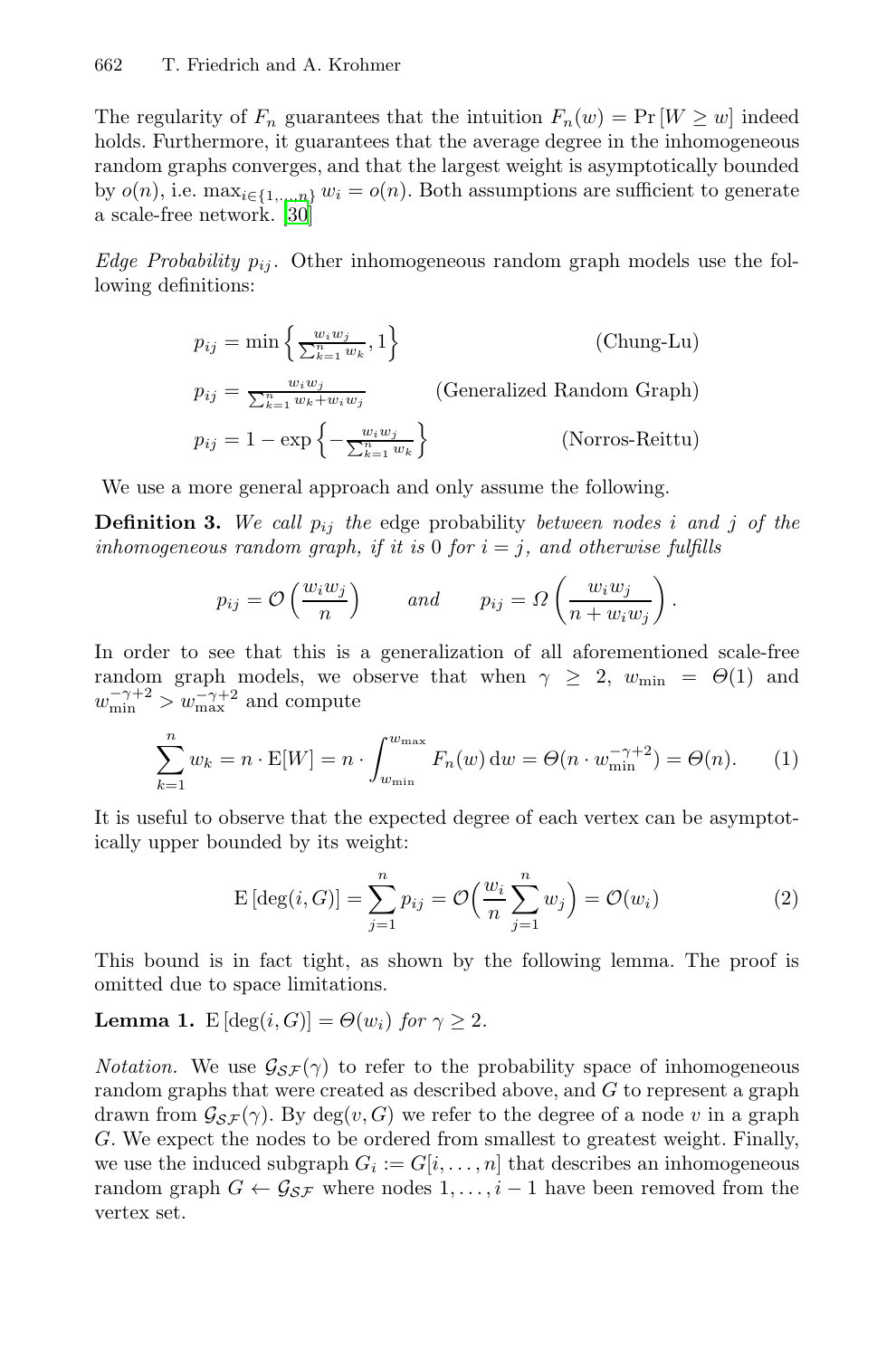# **3 Analysis for Power Law Exponent** *<sup>γ</sup> <sup>≥</sup>* **<sup>3</sup>**

In this section, we describe an algorithm to solve the clique problem in  $\mathcal{O}(n^2)$ on average whenever the scale-free network exhibits an exponent of  $\gamma \geq 3$ .

*Greedy Algorithm.* We exploit the scale-free structure by processing low-degree nodes first. The algorithm repeats the following steps: Choose a node  $v$  with minimum degree. If there is a  $(k - 1)$ -subset of neighbors of v that is a clique, return the resulting  $k$ -clique. Otherwise, remove  $v$  from the graph. This implies that when the algorithm reaches [the](#page-3-0) high-degree nodes, the graph is almost empty, which means that those nodes are of small degree, too. We use adjacency lists to store the edges. A careful implementation then allows finding a node with minimum degree in expected amortized constant time: An array of length  $n$  stores in each position i all nodes of degree i. By memorizing an index in the array, one can extract the currently smallest degree node in constant time. As removing a node from th[e g](#page-4-0)raph means removing the node from the array and all adjacency lists of its neighbors, the overall runtime for updating the graph is proportional to the sum of all degrees. By equation (2), this is  $\mathcal{O}(n)$ . We show that the greedy algorithm has an expected runtime of  $\mathcal{O}(n^2)$ .

<span id="page-4-0"></span>*Weight Algorithm.* The difficulty in the analysis of the greedy algorithm is that the node with the smallest degree may not have the smallest weight, and vice versa. We therefore take a slight detour and analyze another approach, the weight algorithm. We prove in the following Lemma 2 that it is at most  $\mathcal{O}(n)$  faster than the greedy algorithm. The weight algorithm works like the greedy algorithm, the only difference being that instead of taking the node with smallest degree, it chooses a node v with minimum weight  $w_v$ . This makes it more practical for bounding the runtime. As we only use the weight algorithm for our analysis, it does not matter that the weights are not available for real networks.

**Lemma 2.** On all inputs, the greedy algorithm is at most a factor of  $\mathcal{O}(n)$  slower *than the weight algorithm.*

*Proof.* Consider a graph  $G = (V, E)$  and let nodes  $v_1, \ldots, v_n$  be ordered as they are processed by the greedy algorithm. Let  $d_{\text{max}}$  be the largest degree that occurs during the greedy algorithm, and let  $t$  be an iteration in which this happens. Then, using some constant  $c$ , we can upper bound the runtime of this algorithm by  $T_{\text{greedy}} = c \cdot n \cdot {d_{\text{max}} \choose k-1} \cdot (k-1)^2$ . Therefore, by definition, the subgraph  $G_t = G[v_t, \ldots, v_n]$  of graph G has minimum degree  $d_{\text{max}}$ , and the weight algorithm needs at least  $\binom{d_{\text{max}}}{k-1} \cdot (k-1)^2$  time for processing a node from this subgraph.  $\Box$ 

We now examine the expected degree of a node  $i$  in the weight algorithm, when the processed nodes  $1, \ldots, i-1$  were already removed from the graph.

**Lemma 3.** *Let*  $G = (V, E)$  *be a random graph drawn from*  $\mathcal{G}_{\mathcal{SF}}(\gamma)$ *, where*  $\gamma \geq 3$ *, and let*  $G_i = G[i, \ldots, n]$ *. Then, we have* 

$$
E[\deg(i, G_i)] = \mathcal{O}(1).
$$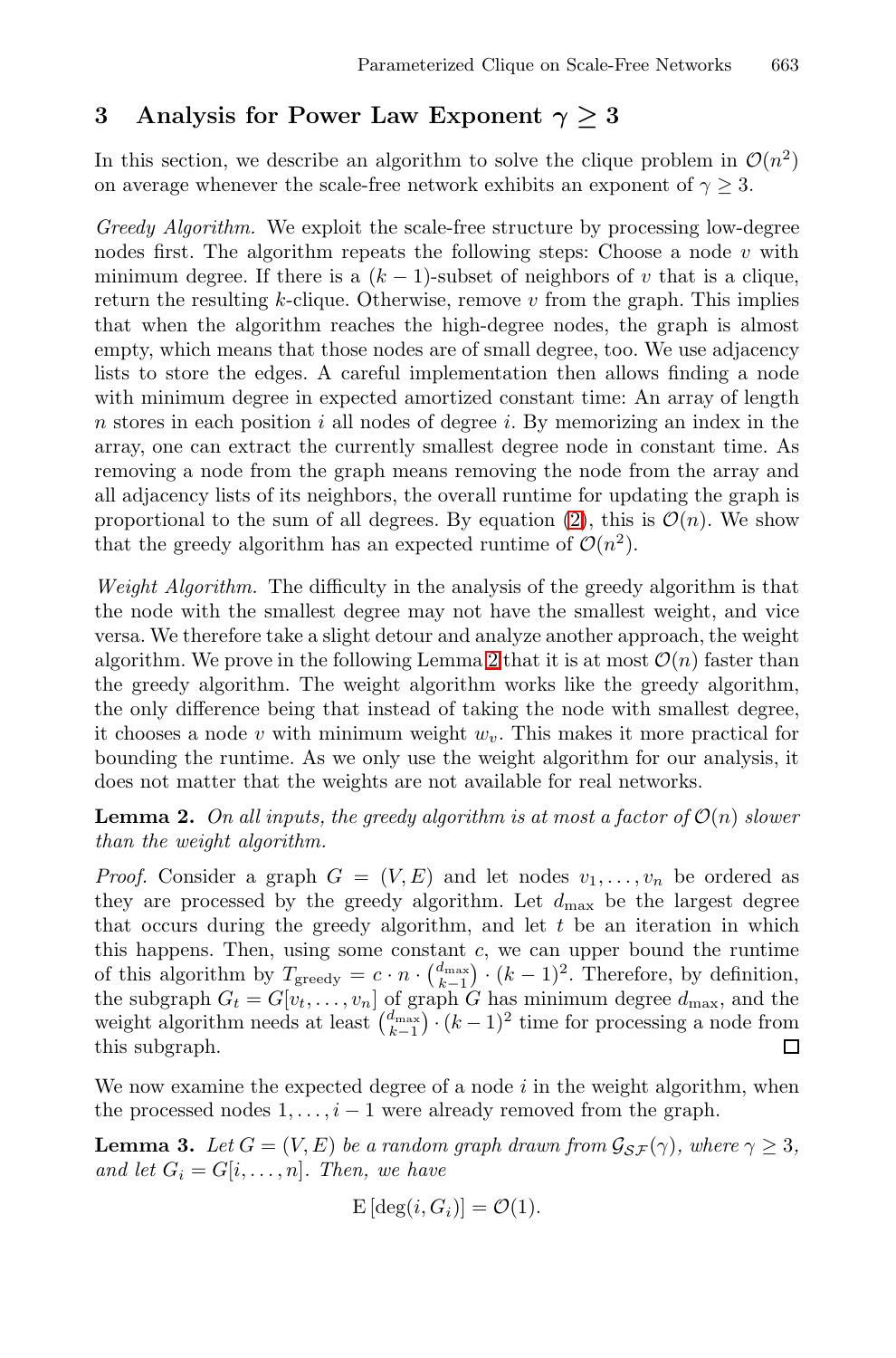*Proof.* We use the indicator variable  $\mathbb{1}[\{i, j\} \in E]$ , which attains value 1 if  $\{i, j\}$ is an edge and 0 otherwise. Whenever possible, we hide constants in  $\mathcal{O}(1)$ .

$$
E[\deg(i, G_i)] = \sum_{j=i+1}^{n} E[\mathbb{1}[\{i, j\} \in E]] = \sum_{j=i+1}^{n} p_{ij} = O\left(\frac{w_i}{n} \sum_{j=1}^{n} w_j \cdot \mathbb{1}[w_j > w_i]\right)
$$

We now use the random variable  $W$  as described in equation  $(1)$ , yielding

$$
\begin{aligned} \mathrm{E}\left[\deg(i, G_i)\right] &= \mathcal{O}\big(w_i \cdot \mathrm{E}\left[W \cdot \mathbbm{1}[W \ge w_i]\right]\big) \\ &= \mathcal{O}\big(w_i \cdot \mathrm{E}\left[W \mid W \ge w_i\right] \cdot \Pr[W \ge w_i]\big) \\ &= \mathcal{O}\Big(w_i \cdot F_n(w_i) \cdot \int_{w_1}^{w_n} \Pr[W \ge w \mid W \ge w_i] \, \mathrm{d}w\Big). \end{aligned}
$$

To determine the probability that a weight  $W$  drawn uniformly at random admits  $W \geq w$  given that  $W \geq w_i$  holds, we distinguish two cases:

(1)  $w \leq w_i$ : Since we know that  $W \geq w_i$ , it is also larger than w. (2)  $w > w_i$ : The conditional probability simplifies to  $\frac{\Pr[W \geq w]}{\Pr[W \geq w_i]} = \frac{F_n(w)}{F_n(w_i)}$ .

This simplifies the integral and yields

$$
\begin{aligned} \mathcal{E}\left[\deg(i, G_i)\right] &= \mathcal{O}\left(w_i \cdot F_n(w_i) \cdot \left(\int_{w_1}^{w_i} 1 \, \mathrm{d}w + \int_{w_i}^{w_n} \frac{F_n(w)}{F_n(w_i)} \, \mathrm{d}w\right)\right) \\ &= \mathcal{O}\left(w_i(w_i - w_1) \cdot F_n(w_i) + \frac{w_i}{-\gamma + 2} \left[w^{-\gamma + 2}\right]_{w_i}^{w_n}\right) \\ &= \mathcal{O}(w_i^{-\gamma + 3}). \end{aligned}
$$

For  $\gamma \geq 3$ , this term is constant, as the weights  $w_i$  are in  $\Omega(1)$ .

 $\Box$ 

For proving Theorem 1, it remains to show that the processed nodes are very unlikely to have high degrees during the course of the weight algorithm.

*Proof of Theorem 1.* Let  $T_{\text{greedy}}$  and  $T_{\text{weight}}$  be the running time of the greedy and the weight algorithms, respectively. The runtime for processing node  $i$  in the weight algorithm is denoted by  $T_i$ .

The number of  $(k - 1)$ -subsets of vertices a node with x neighbors allows is  $\binom{x}{k-1} \leq 2^x$ , and the time needed to check whether a subset is a clique is  $(k-1)^2 \leq x^2$ . For the expected degree of node *i* we write  $\mu_i$ . Thus, we can write

$$
E[T_{greedy}] = \mathcal{O}(n \cdot E[T_{weight}]) = \mathcal{O}\left(n \sum_{i=1}^{n} E[T_i]\right)
$$
  
=  $\mathcal{O}\left(n \sum_{i=1}^{n} \sum_{x=1}^{n} {x \choose k-1} \cdot (k-1)^2 \cdot \Pr[\deg(i, G_i) = x]\right)$   
=  $\mathcal{O}\left(n \sum_{i=1}^{n} \sum_{x=1}^{n} 2^x x^2 \cdot \Pr\left[\deg(i, G_i) \ge \left(1 + \left(\frac{x}{\mu_i} - 1\right)\right) \mu_i\right]\right).$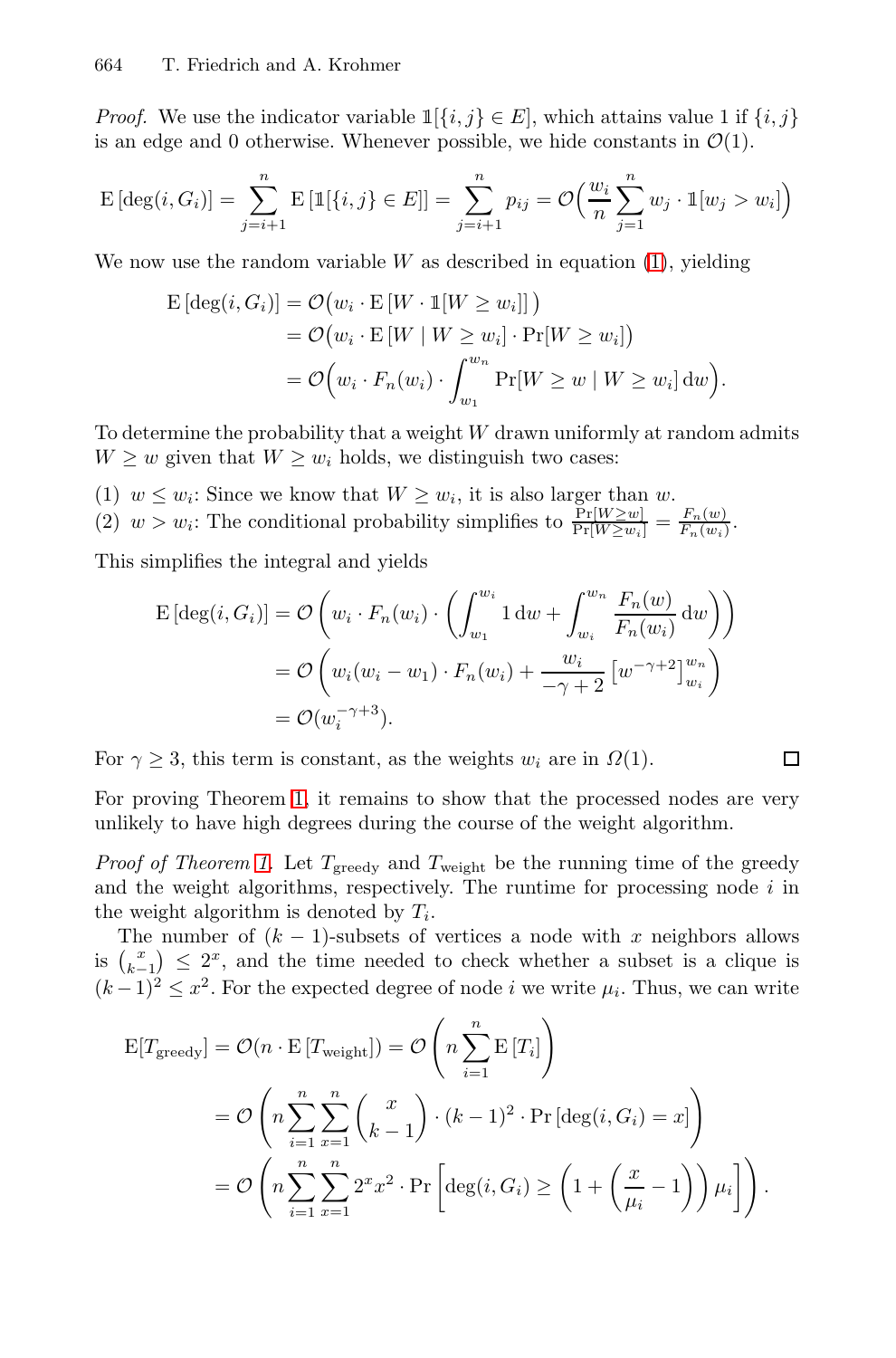By Lemma 3,  $\mu_i$  is constant. Applying a Chernoff bound gives

$$
E[T_{greedy}] = \mathcal{O}\left(n\sum_{i=1}^{n}\sum_{x=1}^{n}2^{x}x^{2}\cdot\left(\exp\left(\frac{x}{\mu_{i}}-1\right)\middle/\left(\frac{x}{\mu_{i}}\right)^{x/\mu_{i}}\right)^{\mu_{i}}\right)
$$

$$
= \mathcal{O}\left(n\sum_{i=1}^{n}\sum_{x=1}^{\infty}(2e\mu_{i})^{x}x^{2-x}\right).
$$

Since the [inn](#page-8-9)er sum converges to a constant,  $E[T_{greedy}] = \mathcal{O}(n^2)$ .

 $\Box$ 

# **4** Analysis for Power Law Exponent  $\gamma \in (2, 3)$

Using the greedy algorithm of the previous section for this case would imply a superpolynomial runtime of  $\text{poly}(n)^k$  since the neighborhood sizes in the algorithm increase with  $n$ . This only yields the result that  $k$ -CLIQUE is in expectation in the parameterized class XP [8]. We therefore have to apply a third algorithm to prove a better result. Instead of hoping that there will be few edges and therefore cliques, we hope that the probability that the core contains a  $k$ -clique is high. However, this approach is only feasible for small values of  $k$ . This shows that  $k$ -CLIQUE is parameterized tractable for the parameter k with high probability.

<span id="page-6-0"></span>*Partitioning Algorithm.* To find a k-clique, the partitioning algorithm first removes all nodes with degree below  $\sqrt{n/\log \log n}$ . The obtained subgraph  $G' = (V', E')$  is arbitrarily partitioned into components of size k. Each component is then individually checked to determine if it is a clique. If no clique is found, the algorithm searches exhaustively all  $k$ -subsets of  $V$ . It is easy to see that this algorithm is correct.

<span id="page-6-1"></span>We now want to prove that when  $k$  is small, the exhaustive search is triggered only with negligible probability. For this, we first show that there are polynomially many nodes in V' and that their mutual edge probabilities are  $\geq 1/\log n$ . We then use this to prove that one of the partitions is likely to be a clique. Note that a slightly larger threshold like  $\sqrt{n}$  would yield an edge probability of  $1 - o(1)$ , but the core V' is then empty if  $\gamma$  is close to 3. The chosen threshold  $\sqrt{n}/\log\log n$  is therefore more suitable for our analysis. As in the previous section, the analysis would be much easier if, when choosing  $V'$ , the algorithm was allowed to choose the nodes according to their weight, but unfortunately it only has access to their degree in the given graph. We do know, however, that the weight and the expected degree of a node are equal up to a constant. Using that, we can prove the two following lemmas:

**Lemma 4 (Partitioning algorithm keeps polynomially many nodes).** *Let*  $\gamma \in (2,3)$ *, and*  $G = (V, E)$  *be a scale-free graph drawn from*  $\mathcal{G}_{S}(\gamma)$ *. Then,* 

$$
\Pr\left[\exists i > n - n^{\frac{3-\gamma}{2}} : \deg(i, G) < \sqrt{n/\log\log n}\right] \le \exp\left(-\Theta(\sqrt{n})\right).
$$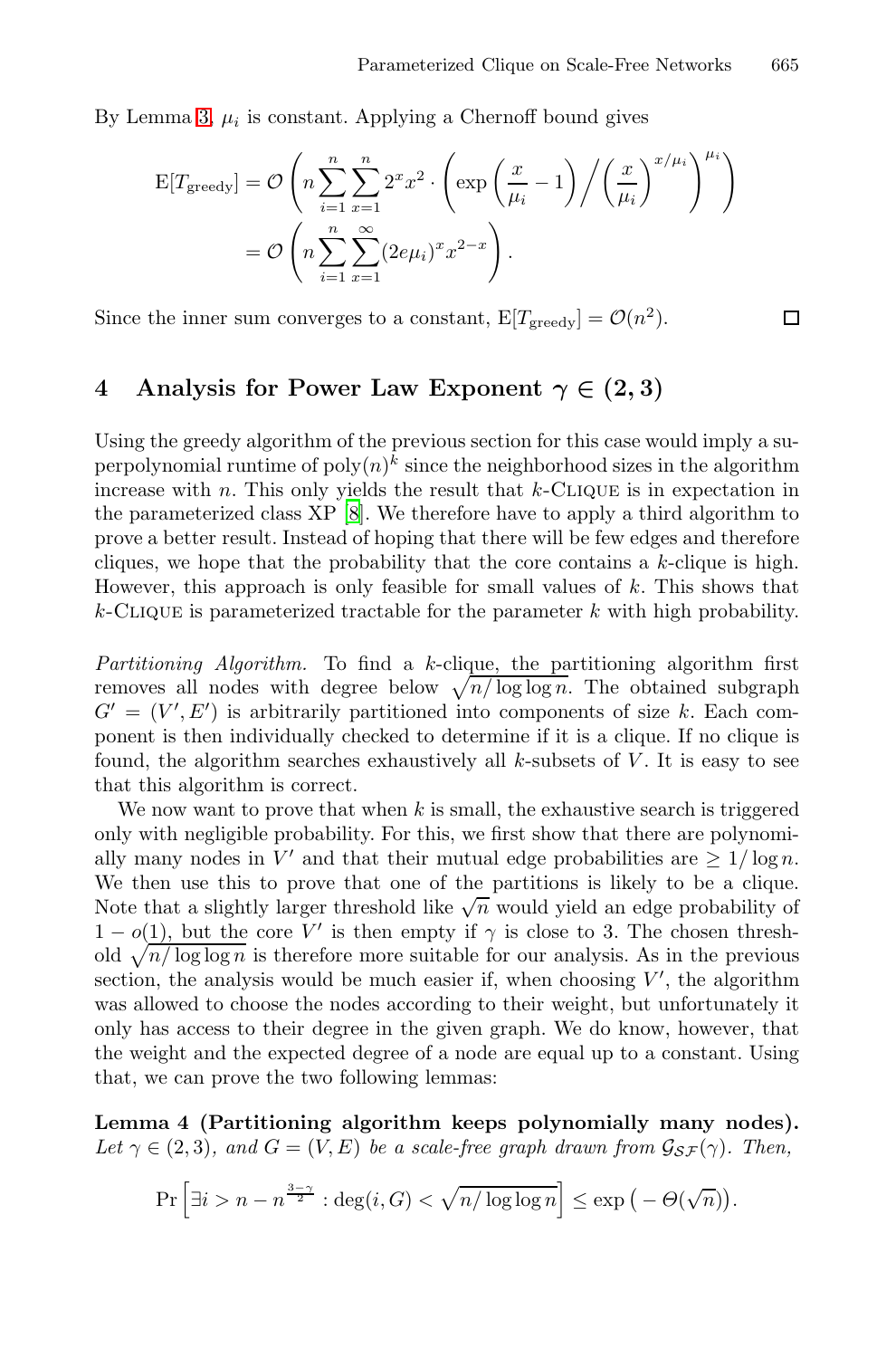**Lemma 5 (Partitioning algorithm keeps only high-weight nodes).** *Let*  $\gamma \in (2,3)$ *, and*  $G = (V, E)$  *[be](#page-8-8) a scale-free graph drawn from*  $\mathcal{G}_{\mathcal{SF}}(\gamma)$ *. Then,* 

$$
\Pr\left[\exists i \in V': w_i < \sqrt{\alpha_1 n / \log n}\right] \le \exp\left(-\Theta(n^{\frac{1}{3}})\right).
$$

Both proofs will be given in the full version of the paper. It remains to show that the partitioning algorithm needs more than  $k^2n$  time only with negligible probability, if k is s[mal](#page-6-0)l en[ou](#page-6-1)gh. The idea is that the core  $V'$  of the scale-free network has larger edge probabilities than a dense Erdős-Rényi random graph, which is known to allow finding cliques fast [9].

*Proof of Theorem 2.* If  $k > \log^{\frac{1}{3}} n$ , then  $n < e^{k^3}$ , which implies that the exhaustive search of the partitioning algorithm runs in time  $n^k < e^{k^4}$  and proves the claim. We can therefore assume  $k \leq \log^{\frac{1}{3}} n$ .

As excluding unlikely events does not affect small failure probabilities, we can condition on the statements of Lemmas 4 and 5 and assume that there are more than  $n^{\frac{3-\gamma}{2}}$  nodes in V' and all nodes in V' have weight  $\geq \sqrt{\alpha_1 n / \log n}$ . This implies that  $w_i w_j \geq \frac{\alpha_1 n}{\log n}$  and the edge probability between nodes  $i, j \in V'$  is

$$
p_{ij} = \Omega\left(\frac{w_i w_j}{n + w_i w_j}\right) = \Omega\left(\frac{1}{\log n}\right).
$$

By choosing  $g(n) = \frac{\log \log n - \Theta(1)}{\log n}$  suitably, we can write the edge probability as  $p := p_{ij} \geq n^{-g(n)}$ .

A k-partition is a k-clique with probability  $\geq p^{k \choose 2}$ . The probability of not finding a clique before the exhaustive search is thus

$$
\leq \left(1 - p^{\binom{k}{2}}\right)^{\left\lfloor n^{\frac{3-\gamma}{2}}/k \right\rfloor} \leq \exp\left(-\left\lfloor \frac{n^{\frac{3-\gamma}{2}}}{k} \right\rfloor p^{\binom{k}{2}}\right)
$$

$$
\leq \exp\left(-\frac{n^{\frac{3-\gamma}{2}}}{2k}p^{\binom{k}{2}}\right) = \exp\left(-\frac{n^{\frac{3-\gamma}{2}-g(n)\binom{k}{2}}}{2k}\right),
$$

since we have  $k \leq \log^{\frac{1}{3}} n \leq n^{\frac{3-\gamma}{2}}/2$  for large n and therefore  $\lfloor p_1(n)/k \rfloor \geq$  $p_1(n)/k - 1 \geq p_1(n)/(2k).$ 

Since  $k \leq \log^{\frac{1}{3}} n$ , we can also assume that  $k \leq \sqrt{(3-\gamma)/(10 g(n))}$  holds for large *n*. Similarly, we have that  $k \leq n^{\frac{3-\gamma}{20}}/2$ . Then, we obtain  $\binom{k}{2}g(n) \leq$  $(3 - \gamma)/10$  and thus  $\frac{3-\gamma}{2} - g(n)\binom{k}{2} \geq \frac{3-\gamma}{10}$ . Therefore  $n^{\frac{3-\gamma}{2} - g(n)\binom{k}{2}} \geq n^{\frac{3-\gamma}{10}}$ . Hence, as  $2k < n^{\frac{3-\gamma}{20}}$ , it follows that the probability of doing the exhaustive search is  $\leq \exp\left(-n^{\frac{3-\gamma}{20}}\right)$ .  $\Box$ 

## **5 Conclusion**

Social networks are becoming ubiquitous. There is a significant body of research on the structural properties of such networks, but very little on how this can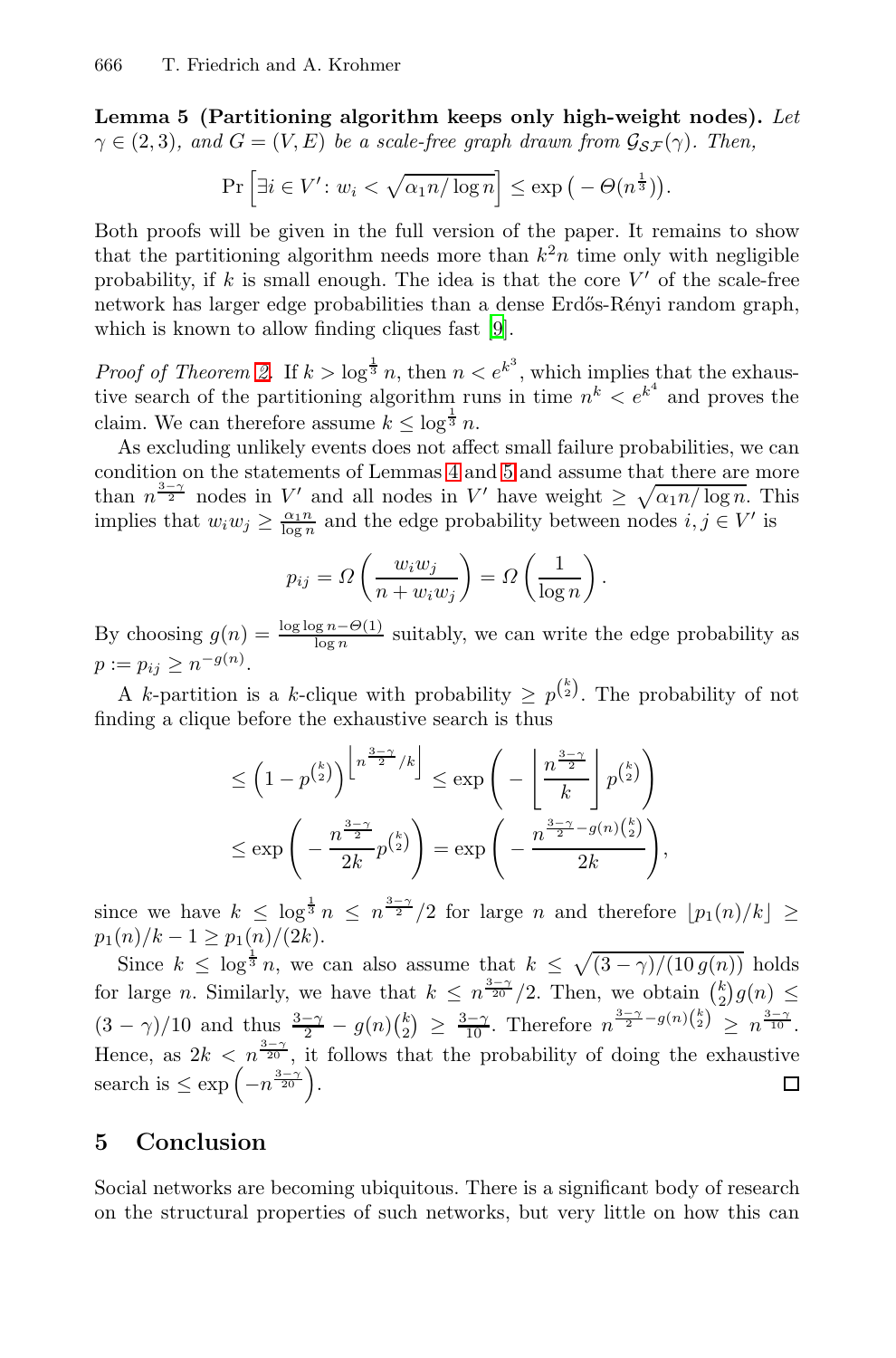be exploited algorithmically. We have shown that for scale-free networks with n nodes and power-law exponent  $\gamma$ , the notoriously hard k-CLIQUE problem becomes parameterized tractable for  $2 < \gamma < 3$  (runtime  $\mathcal{O}(n \exp(k^4))$ ) and even polynomial time solvable for  $\gamma \geq 3$  (runtime  $\mathcal{O}(n^2)$ ). In the future, we plan to improve the latter runtime bound for the greedy algorithm, as well as examine other NP-hard combinatorial problems (e.g. from bioinformatics) on scale-free networks.

**Acknowledgements.** We thank Jiong Guo and Danny Hermelin for helpful discussions. This work is part of the project "Average-Case Analysis of Parameterized Problems and Algorithms (ACAPA)" of the German Research Foundation (DFG).

## **References**

- <span id="page-8-4"></span><span id="page-8-3"></span>[1] Aiello, W., Chung, F., Lu, L.: A random graph model for massive graphs. In: 32nd Symp. Theory of Computing (STOC), pp. 171–180 (2000)
- <span id="page-8-6"></span>[2] Aiello, W., Chung, F., Lu, L.: A random graph model for power law graphs. Experimental Mathematics 10(1), 53–66 (2001)
- <span id="page-8-2"></span>[3] Alon, N., Krivelevich, M., Sudakov, B.: Finding a large hidden clique in a random graph. In: 9th Symp. Discrete Algorithms (SODA), pp. 594–598 (1998)
- <span id="page-8-9"></span>[4] Ben-Dor, A., Shamir, R., Yakhini, Z.: Clustering gene expression patterns. Journal of Computational Biology 6(3-4), 281–297 (1999)
- <span id="page-8-8"></span>[5] Bianconi, G., Marsili, M.: Number of cliques in random scale-free network ensembles. Physica D: Nonlinear Phenomena 224(1-2), 1–6 (2006)
- [6] Chung, F., Lu, L.: Connected components in random graphs with given expected degree sequences. Annals of Combinatorics 6(2), 125–145 (2002)
- <span id="page-8-1"></span>[7] Clauset, A., Shalizi, C.R., Newman, M.E.J.: Power-law distributions in empirical data. SIAM Review 51(4), 661–703 (2009)
- <span id="page-8-7"></span><span id="page-8-5"></span>[8] Fellows, M.R., Downey, R.G.: Parameterized Complexity. Springer (1998)
- [9] Fountoulakis, N., Friedrich, T., Hermelin, D.: On the average-case complexity of parameterized clique (unpublished manuscript)
- [10] Grimmett, G.R., McDiarmid, C.J.H.: On colouring random graphs. Mathematical Proceedings of the Cambridge Philosophical Society 77(02), 313–324 (1975)
- [11] Håstad, J.: Clique is hard to approximate within  $n^{1-\epsilon}$ . Acta Mathematica 182(1), 105–142 (1999)
- <span id="page-8-0"></span>[12] Janson, S., Luczak, T., Rucinsky, A.: Random Graphs. John Wiley & Sons (2000)
- [13] Janson, S., Luczak, T., Norros, I.: Large cliques in a power-law random graph. J. Appl. Probab. 47(4), 1124–1135 (2010)
- [14] Jerrum, M.: Large cliques elude the metropolis process. Random Structures & Algorithms 3(4), 347–360 (1992)
- [15] Juels, A., Peinado, M.: Hiding cliques for cryptographic security. Designs, Codes And Cryptography 20(3), 269–280 (2000)
- [16] Karp, R.M.: Reducibility among combinatorial problems. In: Complexity of Computer Computations, pp. 85–103. Plenum Press (1972)
- [17] Kuˇcera, L.: Expected complexity of graph partitioning problems. Discrete Applied Mathematics 57(2-3), 193–212 (1995)